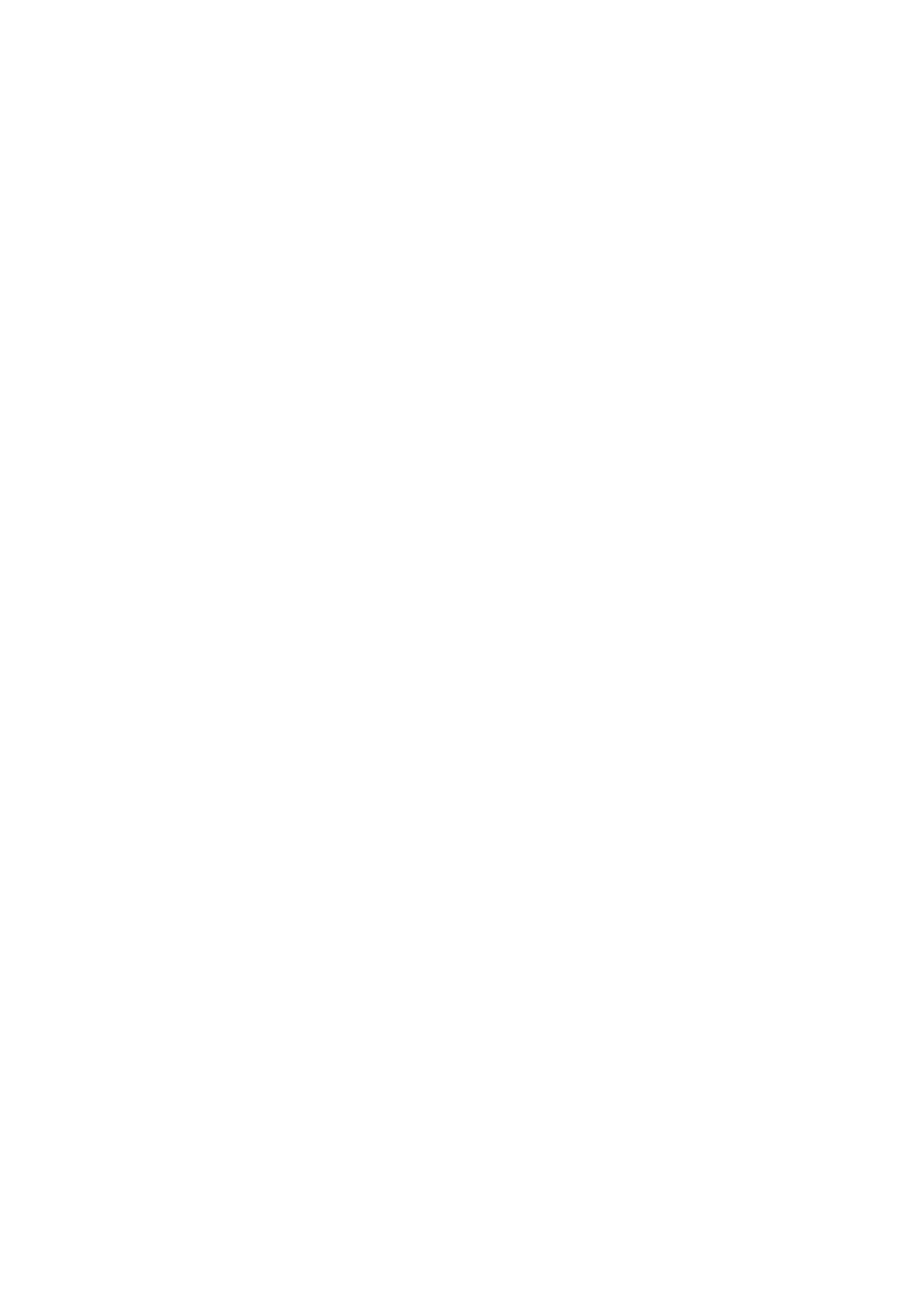symptoms such as parenthesis, ataxia, dementia, depression and psychosis (2). Frequently neurologic progression occurs before hematologic symptoms(3).

Hyper homocysteinemia is caused by various conditions including cobalamin and folate deficiency, renal failure, genetic defects, decreased blood volume and hyperthyroidism. These are independent risk factors for nervous degeneration and cardiovascular and cerebrovascular disorders in old people and thus require special medical management (4-6). Patients with vascular disease have higher plasma levels of homocysteine than patients without vascular disease which indicates vascular risk factors may play a role in the development of cognitive impairments (7).

Cobalamin and folate deficiencies are involved in pathogenesis of cognitive status in old people through hyper homocysteinemia. High levels of homocysteine due to vitamin B deficiency (folate, vitamin  $B_{12}$  and  $B_6$  whicht are required in methylation of homogystein to methionin) correlate with decline cognitive performance (8). However vitamin B supplementation influences are controversial and only a few cognitive tests have shown statistically significant improvements (9).

Up to 15% of old population in the United States and Europe have elevated methylmalonic acid that is associated with low or borderline levels of serum cobalamin(10). Folate deficiency in Sweden was reported up to 20% (11). In a survey in low income Population in South West region of Tehran, Iran, ageadjusted incidence of low serum cobalamin was 27.2% in female and 26.32% in male. Moreover, low serum folate level was 97.92% in female and 98.67% in male (12). A study in United Kingdom showed increasing deficiency from about 1 in 20 among people aged 65-74 years to 1 in 10 among people aged 75 years or older (5).

In the past 10 years, studies have shown high incidence of neurocognitive and/or psychological disorders in Iran (13). In a psychiatric interview on a sample of Iranian population at the age 18 and older, the prevalence of psychiatric disorders was 10.81%. The prevalence of anxiety and mood disorders were 8.35% and 4.29%, respectively. Prevalence of psychotic disorders was 0.89%, neurocognitive disorders 2.78% and dissociative disorders 0.77 % (14). According to geriatric depression scale (GDS), 23.5% of old people (60-98 years old) living in Razavi Khorasan province in Iran, are at risk of depression (15).

Regard to the prevalence of neurocognitive and psychological impairments, hyperhomocysteinemia, cobalamin and folate deficiency in the elderly, assessments for finding relationships between mentioned deficiencies and impairments have been performed, which showed controversial results. By confirming aforementioned relationships, diagnostic and preventative operations might be suggested for the improvement of neurocognitive-psychological impairments in old peoples. Well maintenance of cognitive ability in the elderly is vital not only to provide suitable health status but also to retard the onset of dementia, prevent its progression, increase productivity and decline societal costs for taking care of these people (8).

#### Material and Methods

In this cross-sectional study with cooperation of statistic unit of Khorasan province health centre, 280 male and female, over 65 years old, were selected amongst twelve regions of Mashhad. Seven statistic questioner students selected to call and obtain written informed consent to participants and fill a demographic questionnaire. 250 cases were referred to central laboratory in Emam Reza hospital on March to October 2009. Medical history, medications, smoking habits, vitamin supplement uptake and lifestyle habits were taken from all participants in a face-to-face interview by a practitioner. Also physical and clinical sign and symptoms and results of neurocognitive and psychological tests Including mini-mental state exam (MMSE), deep tendon reflex (DTR), Romberg test, geriatric depression scale (GDS), insomnia, motivation, easily crying, pain perception and also persons documents for dementia were recorded in a special form.

Exclusion criteria in participant were creatinine>1.5 mg/dl, B vitamin Supplementation (vitamin  $B_{12}$ , B6 and folic acid) in recent 3 months, smoking, medication with metformin trimetoprim and omeprazole. Elderly with more than 65 years and completed data in questionnaires and forms were included in our study. After blood sampling sera were collected and kept in -20°C until measuring. Serum cobalamin and folate analyzed by RIA method (DRG kits Cat#, RIA-1990, Germany) Serum methylmalonic acid (MMA) often increases with cobalamin deficiency while homocysteine increases with both folate and cobalamin deficiency, conclusively assaying of serum homocysteine was preferred (16-17). 78 cases, who had cobalamin <300 pg/ml and folate< 6.5ng/ml and also no confounders were analyzed for homocystein by Elisa method (DRG kit Cat#: EIA-2925, Germany).

According to a study on the same population by authors, a cut off point <330 pg/ml and <6.5 ng/ml was selected as cobalamin and folate deficiency respectively. In the same study, hyperhomocysteinemia defined as  $>15$   $\mu$ mol/l.

#### Statistical analysis

Statistical analysis was conducted using the SPSS version 11.5. Normally distributed quantitative variables were demonstrated as mean  $\pm$  standard deviation. The normality condition of the quantitative variables was investigated by using the Shapiro-Wilks test. Mann-Whitney and Kruskal-Wallis Tests were used to compare the means of serum cobalamin, folate and homocystein in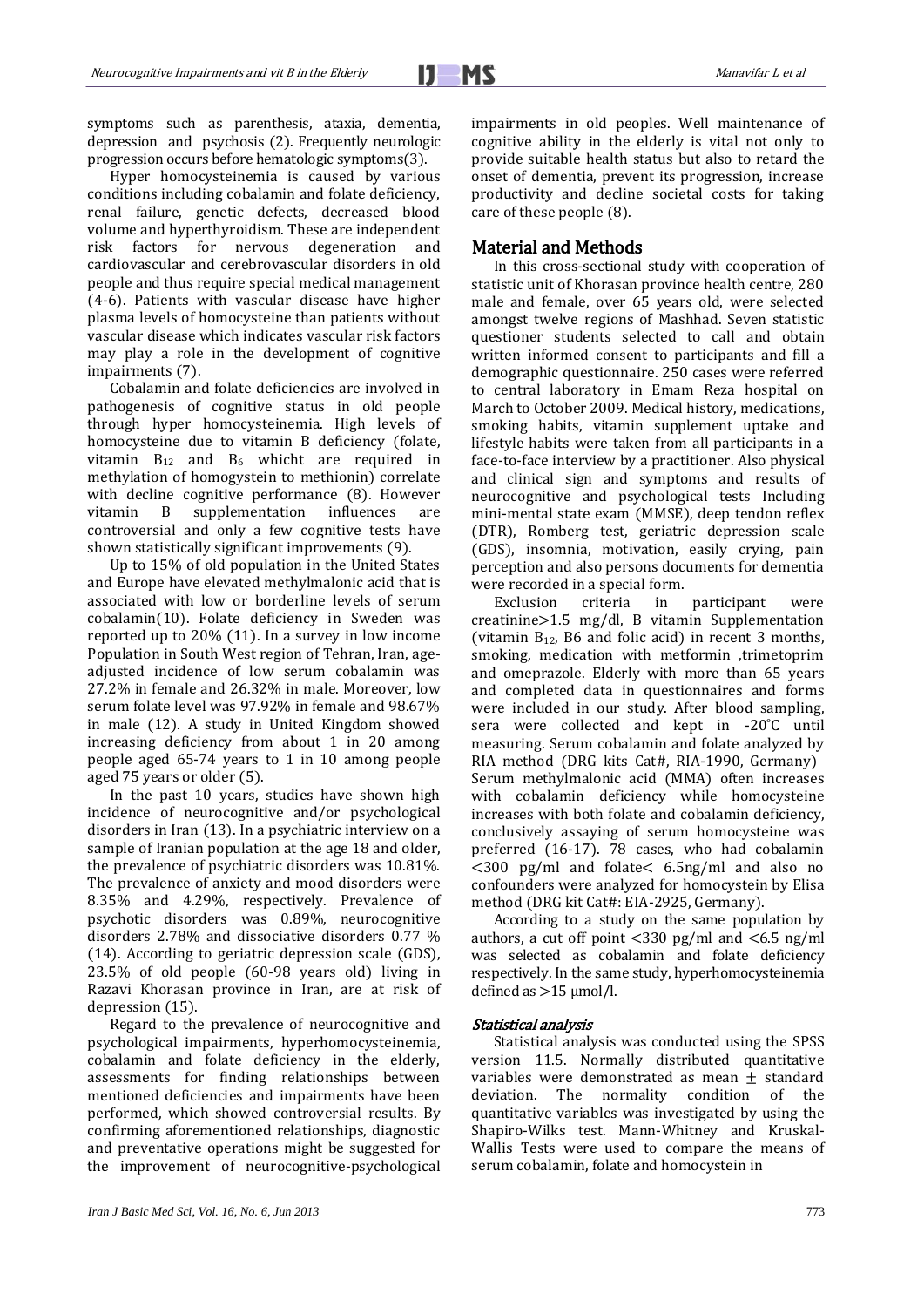Table1. Average distribution of serum cobalamin, folate and homocystein by sex

|                                     |       | N(% )        | Mean (SD)        | P-value |
|-------------------------------------|-------|--------------|------------------|---------|
| Cobalamin(pg/ml)                    | Total | 244          | 299.92 (374.19)  |         |
|                                     | Men   | 107 (43.85%) | 244.74 (232.28)  | 0.001   |
|                                     | women | 137 (56.15%) | 343.020 (451.51) |         |
|                                     | Total | 241          | 5.31(3.27)       |         |
| Folate(ng/ml)                       | men   | 107 (44.40%) | 4.96(3.47)       | 0.012   |
|                                     | women | 134 (55.60%) | 5.60(3.08)       |         |
|                                     | Total |              | 16.40 (8.06)     |         |
| Homocystein<br>$(\mu \text{mol/L})$ | men   | 42 (54.55%)  | 18.52 (8.81)     | 0.015   |
|                                     | women | 35 (45.45%)  | 13.86 (6.27)     |         |

independent variables (sex, MMSE, DTR tests, Romberg, geriatric depression scale, vibration, pain perception, insomnia, motivation and easily crying, and dementia). Pearson coefficient of correlation was used to assess relation between serum cobalamin, folate and homocystein. P-value of less than 0.05 was considered as significant.

### Results

Participants included were 126 male (45%) and 154 female (55%). The average age was  $72.09 \pm 7.5$ years.

The mean of cobalamin, folate and homocystein serum was  $257.88 \pm 182$  pg/ml,  $5.31 \pm 3.27$  ng/ml and 15.77±7.27 µmol/L respectively. Men had higher cobalamin and homocystein concentrations than women but the mean level of serum cobalamin, folate and homocystein was not statistically associated to sex.

The percentage of elderly with homocysteine higher than 15  $\mu$ mol/L was 59.5% in men, 37.1% in women and 49.4% in overall.

The mean of serum cobalamin when homocystein upper than 15  $\mu$ mol/L was 190.93 $\pm$ 69.77 pg/ml with confidence interval of 167.66-214.19. The mean level of folat was  $4.11 \pm 1.20$  ng/ml with confidence interval of 3.70-4.52 when homocystein serum level was upper than 15  $\mu$ mol/L study showed significant association between serum cobalamin and folate ( $r=559$ ,  $P\leq 0.001$ ) and negative association between serum homocystein with cobalamin (r=-0.282,  $P=0.014$ ) and folate (r=-0.203,  $P=0.014$ ).

For observing the relation between serum homocystein, cobalamin, folate and neurocognitive and/or psychological signs in the elderly, we used Kruskal Wallis test and post-hoc test using Mann-Whitney tests with Bonferroni correction which showed no significant difference between these groups.

| rabicari iverage distribution of cobalamin, foldet and nomocystem serum by neurocognitive and psychological markers |             |                       |             |                 |             |  |
|---------------------------------------------------------------------------------------------------------------------|-------------|-----------------------|-------------|-----------------|-------------|--|
|                                                                                                                     |             | Tests results         | N(%)        | Mean (SD)       | $P$ -value  |  |
|                                                                                                                     | Cobalamin   | Positive $( \leq 20)$ | 50 (21.28)  | 356.13 (681.21) | 0.737       |  |
|                                                                                                                     |             | Negative $(>20)$      | 185 (78.72) | 288.05 (243.79) |             |  |
| Minimental State Examination                                                                                        | Folate      | Positive $( \leq 20)$ | 50 (21.37)  | 5.20(3.27)      | 0.407       |  |
| (MMSE)                                                                                                              |             | Negative $(>20)$      | 184 (78.63) | 5.35(3.31)      |             |  |
|                                                                                                                     | Homocystein | Positive $( \leq 20)$ | 15(20.83)   | 17.91 (8.18)    | 0.267       |  |
|                                                                                                                     |             | Negative $(>20)$      | 57 (79.17)  | 15.69 (7.94)    |             |  |
|                                                                                                                     | Cobalamin   | Yes                   | 51 (21.70)  | 356.54 (674.37) | 0.851       |  |
|                                                                                                                     |             | No                    | 184 (78.30) | 287.57 (244.37) |             |  |
| Dementia                                                                                                            | Folate      | Yes                   | 51 (21.79)  | 5.25(3.25)      | 0.528       |  |
|                                                                                                                     |             | No                    | 183 (78.21) | 5.34 (3.31)     |             |  |
|                                                                                                                     | Homocystein | Yes                   | 15 (20.83)  | 17.91 (8.18)    | 0.267       |  |
|                                                                                                                     |             | N <sub>o</sub>        | 57 (79.17)  | 15.69 (7.94)    |             |  |
|                                                                                                                     | Cobalamin   | Positive $(>5)$       | 47 (21.66)  | 310.63 (314.81) | 0.965       |  |
|                                                                                                                     |             | Negative $( \leq 5)$  | 170 (78.34) | 302.24 (411.49) |             |  |
|                                                                                                                     | Folate      | Positive $(>5)$       | 47 (21.76)  | 5.30(3.68)      | 0.292       |  |
| Geriatric depression scale(GDS)                                                                                     |             | Negative $( \leq 5)$  | 169 (78.24) | 5.35(3.30)      |             |  |
|                                                                                                                     | Homocystein | Positive $(>5)$       | 12 (17.39)  | 15.32 (7.53)    | 0.652       |  |
|                                                                                                                     |             | Negative $( \leq 5)$  | 57 (82.61)  | 16.38(8.25)     |             |  |
|                                                                                                                     | Cobalamin   | Positive              | 3(1.88)     | 277.66 (99.08)  | 0.593       |  |
|                                                                                                                     |             | Negative              | 157 (98.12) | 319.45 (444.25) |             |  |
|                                                                                                                     | Folate      | Positive              | 3(1.89)     | 5.43(2.65)      | 0.785       |  |
| Romberg test                                                                                                        |             | Negative              | 156 (98.11) | 5.60(3.71)      |             |  |
|                                                                                                                     | Homocystein | Positive              | 1(1.79)     | 9.69            | 0.370       |  |
|                                                                                                                     |             | Negative              | 55 (98.21)  | 15.31 (7.41)    |             |  |
|                                                                                                                     | Cobalamin   | Normal                | 139 (86.88) | 307.81 (443.36) | N-H:0.484   |  |
|                                                                                                                     |             | Increased             | 3(1.88)     | 633.16 (846.05) | N-L:0.979   |  |
|                                                                                                                     |             | Decreased             | 18 (11.25)  | 258.61 (229.55) | $H-L:0.763$ |  |
|                                                                                                                     | Folate      | Normal                | 139 (87.42) | 5.51(3.70)      | N-H:0.431   |  |
| Deep tendon reflex (DTR test)                                                                                       |             | High                  | 3(1.89)     | 6.60(3.63)      | N-L:0.574   |  |
|                                                                                                                     |             | Low                   | 17 (10.69)  | 5.62(2.53)      | H-L:0.751   |  |
|                                                                                                                     |             | Normal                | 49 (85.96)  | 15.83 (7.45)    | $N-H:0.382$ |  |
|                                                                                                                     | Homocystein | High                  | 2(3.51)     | 18.41 (4.00)    | N-L:0.088   |  |
|                                                                                                                     |             | Low                   | 6(10.53)    | 10.08 (5.48)    | H-L:0.096   |  |

Table2. Average distribution of cobalamin, folate and homocystein serum by neurocognitive and psychological markers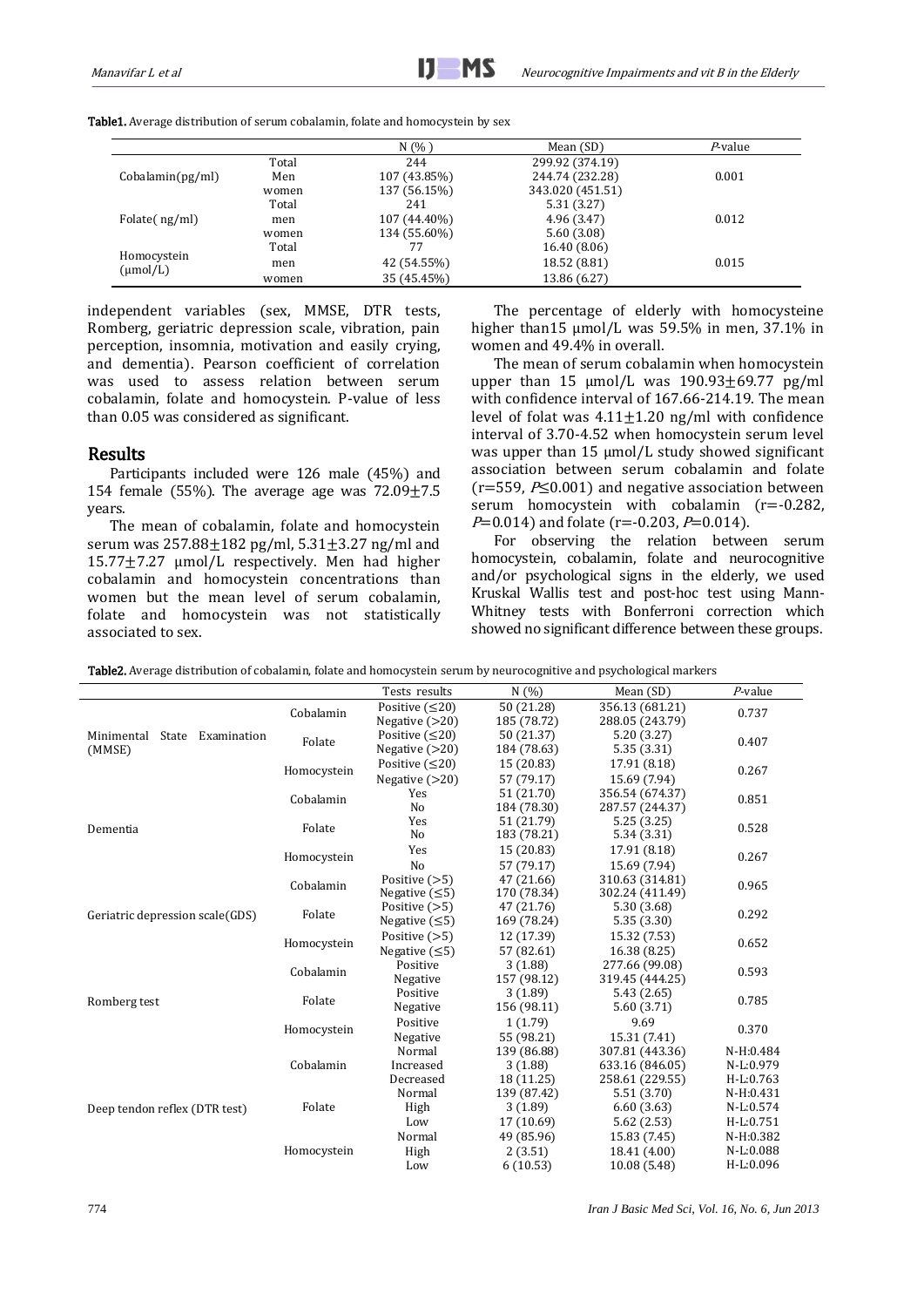$$
J\blacksquare MS
$$

| Continue from previous page |  |  |
|-----------------------------|--|--|
|-----------------------------|--|--|

| Vibration       | Cobalamin   | Normal         | 176 (96.17) | 310.37 (423.31) | 0.517       |  |
|-----------------|-------------|----------------|-------------|-----------------|-------------|--|
|                 |             | Low            | 7(3.83)     | 268.42 (102.42) |             |  |
|                 | Folate      | Normal         | 175 (96.15) | 5.50(3.58)      | 0.458       |  |
|                 |             | Low            | 7(3.85)     | 5.28(1.09)      |             |  |
|                 | Homocystein | Normal         | 59 (95.16)  | 15.05 (7.27)    | 0.358       |  |
|                 |             | Low            | 3(4.84)     | 21.19 (12.44)   |             |  |
|                 | Cobalamin   | Normal         | 205 (97.16) | 301.47 (401.16) | 0.365       |  |
|                 |             | Low            | 6(2.84)     | 323.77 (235.83) |             |  |
|                 | Folate      | Normal         | 204 (97.14) | 5.31 (3.29)     | 0.809       |  |
| Pain perception |             | Low            | 6(2.86)     | 5.51(3.87)      |             |  |
|                 | Homocystein | Normal         | 68 (100.00) | 15.97 (7.95)    |             |  |
|                 |             | Low            | 0(0.00)     |                 |             |  |
|                 | Cobalamin   | Yes            | 57 (25.33)  | 320.99 (295.56) |             |  |
|                 |             | No             | 168 (74.67) | 297.66 (415.46) | 0.56        |  |
|                 | Folate      | Yes            | 56 (25.00)  | 5.64(3.46)      | 0.469       |  |
| Insomnia        |             | N <sub>o</sub> | 168 (75.00) | 5.23 (3.33)     |             |  |
|                 |             | Yes            | 16 (22.22)  | 14.07 (4.54)    | 0.503       |  |
|                 | Homocystein | N <sub>0</sub> | 56 (77.78)  | 16.75 (8.66)    |             |  |
|                 | Cobalamin   | Normal         | 153 (70.51) | 302.42 (432.35) | N-H:0.332   |  |
|                 |             | High           | 55 (25.3)   | 324.33 (283.87) | N-L:0.565   |  |
|                 |             | Low            | 9(4.15)     | 329.22 (297.57) | H-L:0.854   |  |
|                 | Folate      | Normal         | 152 (70.37) | 5.15(3.18)      | $N-H:0.210$ |  |
| Motivation      |             | High           | 55 (25.46)  | 5.89 (3.72)     | N-L:0.277   |  |
|                 |             | Low            | 9(4.17)     | 6.43(4.66)      | H-L:0.543   |  |
|                 | Homocystein | Normal         | 49 (73.13)  | 15.26 (7.72)    | N-H:0.692   |  |
|                 |             | High           | 15 (22.39)  | 16.78 (8.49)    | N-L:0.198   |  |
|                 |             | Low            | 3(4.48)     | 24.91 (10.05)   | $H-L:0.110$ |  |
| Easily crying   | Cobalamin   | Yes            | 20 (8.85)   | 216.07 (192.73) | 0.104       |  |
|                 |             | No             | 206 (91.15) | 311.56 (400.48) |             |  |
|                 | Folate      | Yes            | 20 (8.89)   | 4.59(3.50)      | 0.050       |  |
|                 |             | No             | 205 (91.11) | 5.40 (3.34)     |             |  |
|                 | Homocystein | Yes            | 2(2.70)     | 17.27 (6.78)    | 0.607       |  |
|                 |             | N <sub>o</sub> | 72 (97.30)  | 16.12 (8.05)    |             |  |

\*for comparing the means we used Kruskal-Wallis Test; N-H: comparing normal with high; N-L: comparing normal with low; H-L: comparing high with low

#### Discussion

The aim of this study, carried out prospectively in an urban elderly population in North East of Iran, was to discovery relationships between neurocognitive psychological impairments and three components of serum: cobalamin (vitamin  $B_{12}$ ), folate and homocystein. Previous studies had shown high prevalence of hyperhomocysteinemia (HHcy), cobalamin and/or folate deficienciy and cognitive impairments in the elderly (4, 10-11, 18-19). In Eastern Indians and in Iran HHcy has high prevalence, (44.6% and 41.07%) while 17% and 9.5% of population in California and Finland, suffer from this condition respectively (12, 20). Carmel et al reported its prevalence 26.1% for people without renal disorders while half of them had been identified with low cobalamin or folate levels (29).

A study on old population in North East of Iran, with respect to cut off points, showed that the prevalence of cobalamin deficiency with low levels (<122 pg/ml) was 22.7% and with borderline levels (122-330 pg/ml) was 51.8% and the prevalence of folate deficiency with low levels  $( $3 \text{ ng/ml}$ ) was$ 16.7% and with borderline levels was  $(<$  6.5 ng/ml) 64.2 % (21).

Previous studies have shown correlation between low level of folate and cognitive impairments. The therapeutic response of Alzheimer's disease to cholinesterase inhibitors is improved by folic acid supplementation (8, 22). Patients with Fluoxetineresistant major depression disease (MDD) were found to have low serum level of folate (23). Foltein`s minimental test has shown 45% of the elderly with low cobalamin levels have mental disorders (24). In a study by Shahar et al,  $640$ patients were studied. 50% of old people present in the population had low or borderline levels of serum cobalamin (120-150 pmol/L) which correlates to both cerebrovascular diseases and cognitive disorders ( $P=0.046$ ) (19). Incidence of vitamin  $B_{12}$ and folic acid deficiency in Venezuelan old people was 26.4% and 43.4% respectively. Also with Foltein`s minimental test, 49% of the elderly had mental disorders and vitamin  $B_{12}$  levels were significantly lower in this group (4). A study has reported that 28% of patients with dementia have high level of serum homocysteine while the level of serum methylmalonic acid (which increases as a result of cobalamin deficiency) was normal (25).

Normal serum homocystein has been defined as<14 µmol/l (26), or <15 µmol/l (15, 27). Serum methylmalonic acid (MMA) is often increased with cobalamin deficiency while homocysteine increases with both folate and cobalamin deficiency, so assaying of serum homocysteine was preferred (16- 17). In our study, prevalence of HHcy was 49.4% (59.5% of men and 37.1% of women) which was in agreement with previous studies in different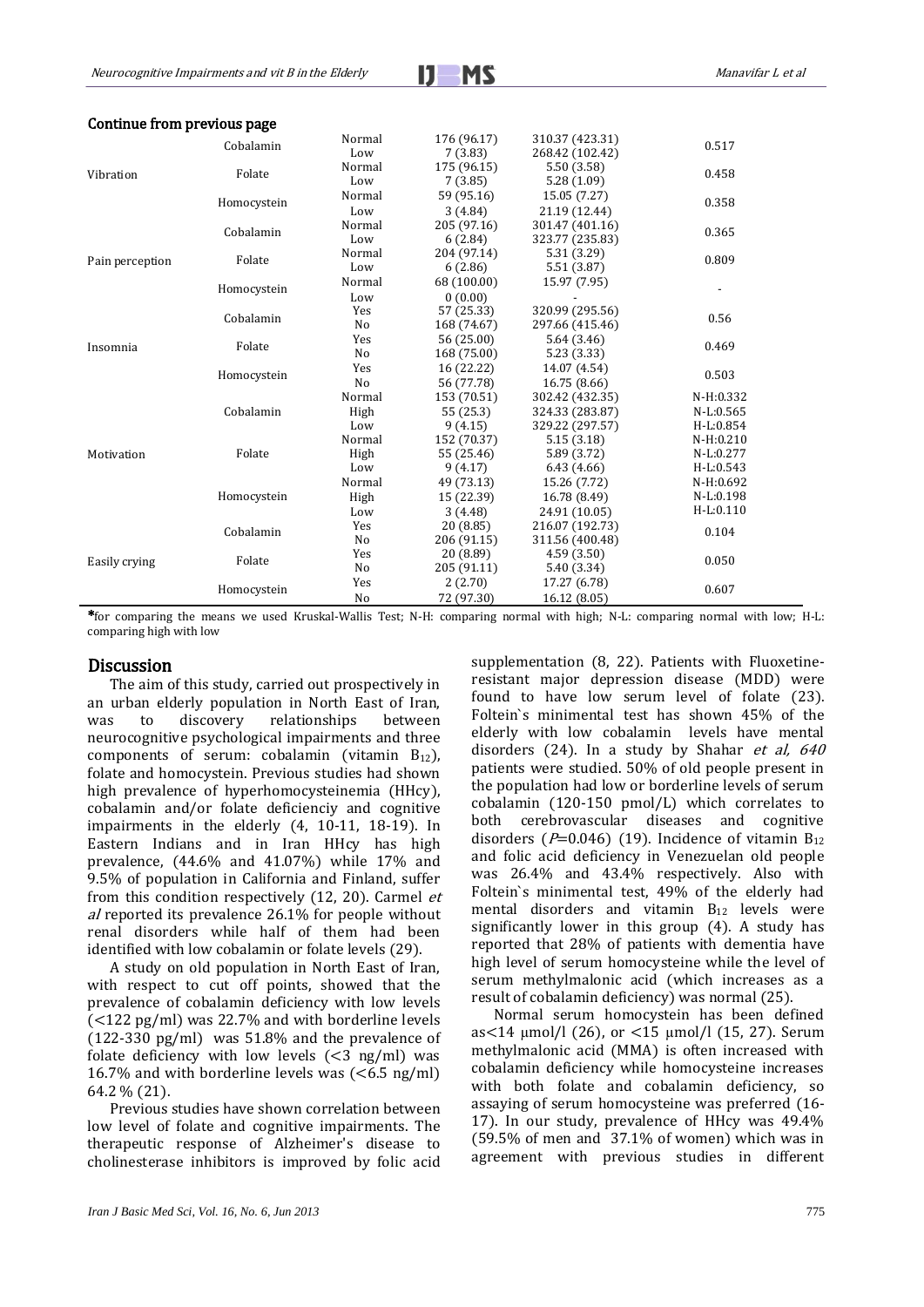populations (28). Like other studies (21, 29) serum homocysteine correlated inversely with serum cobalamin and folate ( $P = 0.001$  for both).

#### Cut off points for cobalamin and folate deficiency

Many researchers has determined cut off points for cobalamin and folate deficiency. Figlin et al defined cobalamin deficiency as <220 pg/ml with MMA  $>0.24 \mu$  mol/l, and folic acid deficiency as  $< 4.9$ ng/ml with homocysteine  $>15 \mu$  mol/l (30) and Rajan et al defined cobalamin deficiency equal to 299 pg/ml (31). Walters et al reported elevated MMA and homocysteine associated with cobalamin <350  $pg/ml$  and folate level  $\lt$  3 ng/ml as cut off point in the elderly women (16). On the basis of a previous study on the participant of this study, we select cut off point <330 pg/ml and <6.5ng/ml for cobalamin and folate deficiency respectively (21).

#### Correlation between cobalamin and folate deficiency and HHcy

Our study showed significant association between serum cobalamin and folate (r=559,  $P\leq$  0.001) and a negative association between HHcy and cobalamin ( $r = -0.282$ ,  $P = 0.014$ ) and folate ( $r = -1$  $0.203, P=0.014$ ).

#### Correlation between HHcy, cobalamin and folate deficiency with neurocognitive impairments

HHcy and Cobalamin and folate deficiency are associated with cognitive impairments and dementia in the elderly. They often ingest cobalamin less than 1 µg/day(less than Recommended Dietary Allowance  $=$  2-4  $\mu$ g/d). Prevalence of HHcy with this Regimen is reported(10). As cognitive impairments are often incurable, investigation of their modifiable risk factors such as HHcy, cobalamin and folate deficiency is recommended (8).

Correlation of HHcy or cobalamin deficiency with neurocognitive dysfunctions is controversial. It is unknown whether HHcy or vitamin deficiency is responsible for neurocognitive impairments (32).

[Lidballe et](http://www.ncbi.nlm.nih.gov/pubmed?term=%22Lildballe%20DL%22%5BAuthor%5D) al observations on 839 old people have shown that score of cognitive functions as measured by mini-mental state examination and low wellness have significant corralations with markers of cobalamin insufficiency such as low serum cobalamin, high methylmalonic acid, high homocysteine but their causatives are uncertain (28). The findings of *Nilsson et al* implied that elevated plasma Hcy in old patients with mental illness is mainly associated with the presence of vascular disease and is not related to any specific psychiatric diagnosis (33). Stabler et al found Positive relations but *Hvas et al* and *Negga et al* didn't found any relations between serum methylmalonic acid and neurologic and gastrointestinal symptoms (25, 27, 34). Homocysteine is negatively correlated with neuropsychological scores, but there are little evidences to justify treating cognitive impairment with cobalamin or folate supplement in peoples over 60 years old (25). However one study has shown that folic acid improve therapeutic response of people with Alzheimer's disease while a few other studies have indicated no effect on cognitive functions (22). Dolatabadi et al showed that folic acid have therapeutic and preventive effects on cognitive impairments and improves memory performance and learning in Alzheimer's disease (38).

#### Correlation between Serum HHcy, cobalamin and folate deficiency and dementia

In our study, 20.8% (15 persons) of the elderly with cobalamin  $\langle 300 \text{ pg/ml} \rangle$  and folate  $\langle 6.5 \text{ ng/ml} \rangle$ and HHcy had dementia. In these patients correlation between dementia and cobalamin, folate deficiency and HHcy was statically insignificant, but elderly with dementia had higher homocystein serum levels  $(17.91\pm8.18 \,\mu\text{mol/l})$  than elderly without dementia.

#### Correlation between Serum Hcy, cobalamin , folate and MMSE test

MMSE (Mini mental state examination) is positive in mental disorders. Normal score is >20. In our study serum Hcy, cobalamin and folate levels in two groups of positive and negative MMSE test patients had no significant differences, but the elderly with positive MMSE test had higher Hcy level than negative group. This was not in contrast with the findings of Ellison et al (35). Kado et al in 74-79 years old Population (n=880) in 10 European Country found low but significant relation between MMSE score and cobalamin and also Homocysteine (32).

#### Correlation between Serum Hcy, cobalamin, folate and geriatric depression scale (GDS)

Our results showed that serum Hcy, cobalamin and folate average in the 2 groups with positive  $(score>5)$  and negative (score $\leq$ 5) geriatric depression scale test have not significant differences. The same insignificance was observed with Motivation, Insomnia and easily crying.

#### Correlation between Serum Hcy, cobalamin, folate and deep tendon reflex (DTR), Romberg test

We investigate relations between Hcy ,cobalamin, folate, and Neurocognitive Markers by deep tendon reflex test and Romberg test. In two tests, relations were insignificant but the elderly with positive and high scores in DTR test had higher homocystein (18.41 µmol/L) than negative. The same insignificant differences were observed with Vibration and Pain perception.

Consistent to results in some studies, we showed that there are not significant relations between neurocognitive-psycholigical impairments and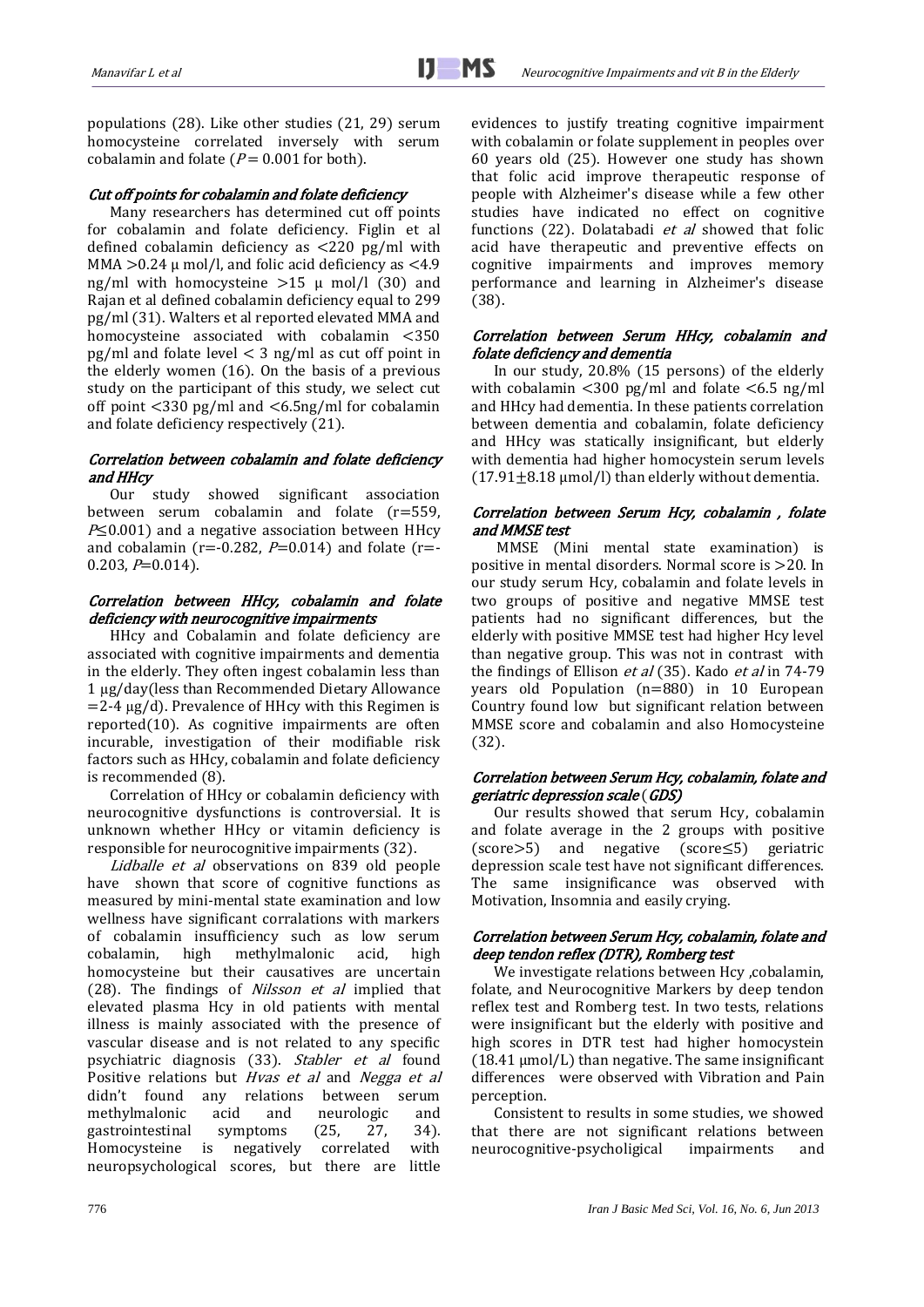hyperhomocysteinemia or cobalamin and folate deficienciy in the elderly.

Correlations between laboratory and clinical markers for these disorders in various studies are heterogenous and it is reasonable to assume that there are multi factors resulting in these variations including: different etiologies, stage of the disease, degree of manifestation of symptoms, sampling representative the entire population, diversity of tests and measurement techniques. Normal values for serum cobalamin and its metabolites is not established and various criteria, tests, and cutoff points have been used to define cobalamin deficiency (36). Also minimum value that disturbs nervous system functions is not yet recognized (20). Some studies indicate that vitamin B supplementation normalizes plasma Hcy and MMA (methyl malonic acid) levels without any improvement on cognitive performance and they only delay progression of the disease. This may be due to an insufficient dose and duration of supplements. and duration of supplements, irreversible or vitamin-independent neurocognitive impairments (8, 18, 37, 38).

In this study we carefully collected participant data by biochemical tests and questionnaires and this was probably more accurate than neurocognitive and psychological examinations. It seems these clinical or cognitive tests are not adequate or sensitive enough to detect mild dysfunctions in these disorders.

These problems are consistent to Bjorkegren etal explaining that since the Nerocognitive disorders are the first symptoms of cobalamin and folate deficiency, their diagnosis need much qualified instruments and their investigations require enough subjects and appropriate composition of population and correct sampling (11). Christopher et al refer to the sensitivity and specificity of metabolite measurements for milder deficiency status that are uncertain (8).

## **Conclusion**

Due to prevalence of neurocognitive and psychological impairments, hyperhomocysteinemia ,cobalamin and folate deficiency in the elderly, finding crucial relationships between mentioned impairments and deficiencies, which seem to be controversial, is essential. By confirming aforementioned relationship, diagnostic and preventative operations could be initiated to improve neurocognitive- psychological impairments for desired peoples. So primarily, methods for assessment of neurocognitive and psychological status and validity and reliability of clinical and laboratory tests should be revised and secondly, longitudinal studies and clinical trials should be performed in old population to determine whether lowering of homocysctein or increasing cobalamin and folate levels will improve neurocognitive psychological impairments or not.

#### Acknowledgment

This study carried out by grant of Deputy Research in Mashhad University of Medical Science, Mashhad, Iran. We appreciate Dr Mirshojaean helps, psychiatry assistant of Mashhad University of Medical Sciences for clinical tests and physical examinations.

#### References

1. Snow CF. Laboratory diagnosis of vitamin  $B_{12}$  and folate deficiency: a guide for the primary care physician. Arch Intern Med [Review] 1999; 159:1289- 1298.

2. Lee G. Megaloblastic and nonmegaloblastic macrocytic anemias. Wintrobe's clinical hematology. 9th ed. Philadelphia: Lea and Febiger; 1993.p.745-790. 3. Healton EB, Savage DG, Brust J, Garrett T,

Lindenbaum J. Neurologic aspects of cobalamin deficiency. Medicine 1991; 70:229.

4. Meertens L, Solano L. Vitamin B12, folic acid and mental function in the elderly. Invest Clin 2005; 46:53-63.

5. Clarke R, Evans JG, Schneede J, Nexo E, Bates C, Fletcher A, et al. Vitamin  $B_{12}$  and folate deficiency in later life. Ag Ageing 2004; 33:34-41.

6. Bizheh N, Jaafari M. The effect of a single bout circuit resistance exercise on homocysteine, hs-CRP and fibrinogen in sedentary middle aged men. Iran J Basic Med Sci 2011; 4:568-573.

7. Nilsson K, Gustafson L, Hultberg B. Plasma homocysteine and cognition in elderly patients with dementia or other psychogeriatric diseases. Dement Geriatr Cogn Disord 2010; 30:198-204.

8. Agarwal R. Vitamin B<sup>12</sup> deficiency & cognitive impairment in elderly population. Ind J Med Res 2011 ; 134:410-412.

9. Hvas A-M, Juul S, Lauritzen L, Nexo E, Ellegaard J. No effect of vitamin B<sup>12</sup> treatment on cognitive function and depression: a randomized placebo controlled study. J Affect Disord 2004; 81:269-273.

10. Stabler SP, Allen RH. Vitamin B12 deficiency as a worldwide problem. Annu Rev Nutr 2004; 24:299-326. 11. Björkegren K, Svärdsudd K. A population-based intervention study on elevated serum levels of methylmalonic acid and total homocysteine in elderly people: results after 36 months of follow-up. J Intern Med 2004; 256:446-452.

12. Fakhrzadeh H, Ghotbi S, Pourebrahim R, Nouri M, Heshmat R, Bandarian F, et al. Total plasma homocysteine, folate, and vitamin B<sup>12</sup> status in healthy Iranian adults: the Tehran homocysteine survey (2003–2004)/a cross–sectional population based study. BMC Public Health 2006; 6:29.

13. Noorbala AA, Bagheri Yazdi SA, Yasamy MT, Mohammad K. Mental health survey of the adult population in Iran. Br J Psychiatry 2004; 184:70-73.

14. Mohammadi MR, Davidian H, Noorbala AA, Malekafzali H, Naghavi HR, Pouretemad HR, et al. An epidemiological survey of psychiatric disorders in Iran. Clin Pract Epidemiol Mental Health 2005; 1:16.

15. Mokhber N, Majdi M, Salek Haghighatpoor M. Prevalence of depression in an elderly population in Iran. Eur Psychiatry 2008; 23:S296.

16. Wolters M, Hermann S, Hahn A. Vitamin B status and concentrations of homocysteine and